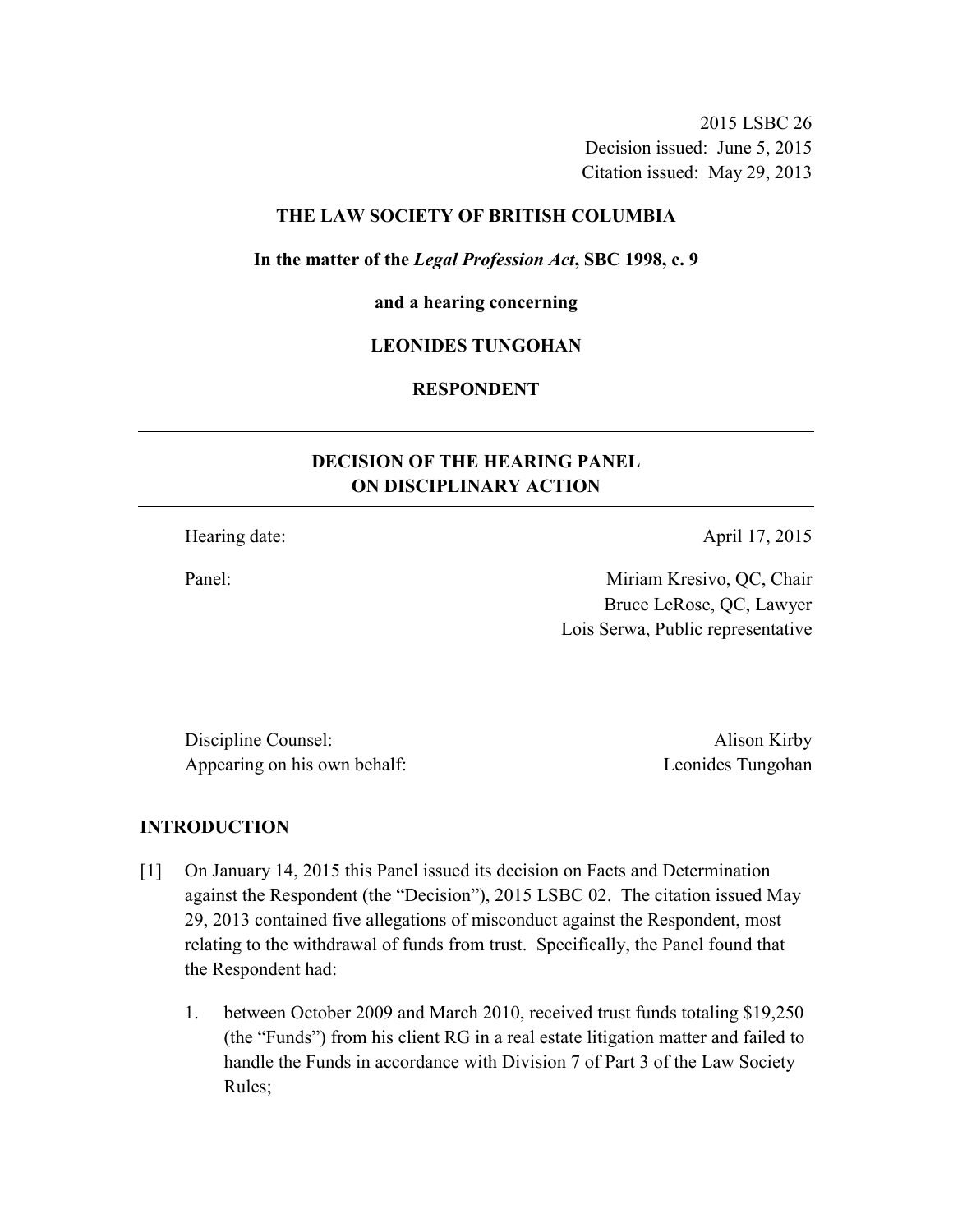- 2. failed to notify the Executive Director of the Law Society in writing of the circumstances of a judgment in the amount of \$18,627.03 granted against him on April 18, 2011 in British Columbia Supreme Court and his proposal for satisfying such judgment, contrary to Rule 3-44 of the Law Society Rules;
- 3. between December 2009 and May 2011, withdrawn trust funds purportedly in payment of his fees from his pooled trust account without first preparing a bill and immediately delivering the bill to his clients, contrary to Rule 3-56 and Rule 3-57(2) of the Law Society Rules;
- 4. between December 1, 2009 and December 31, 2010, failed to maintain books, accounts and records in accordance with Division 7 of Part 3 of the Law Society Rules;
- 5. between December 1, 2009 and December 31, 2009, made payments from trust funds when his trust accounting records were not current, contrary to Rule 3-56(1.2) of the Law Society Rules.

This Panel determined that all five allegations of misconduct had been proven and that the conduct constituted professional misconduct.

# **DETERMINATION OF THE APPROPRIATE SANCTION**

- [2] The Law Society submits that the appropriate disciplinary action is a fine in the range of \$5,000 to \$10,000; and that the following conditions be imposed on the Respondent's practice:
	- (a) an order that the Respondent practise law only as an employee of one or more lawyers and on terms as may be approved in writing by the Practice Standards Committee, until the Practice Standards Committee relieves him of this condition;
	- (b) an order that, if the Respondent's employment is terminated, he must immediately notify the Practice Standards Committee and immediately cease practising law until such time as the Practice Standards Committee has authorized him in writing to accept another employment situation;
	- (c) an order that the Respondent must not handle any trust transactions or trust money, or in any way be responsible for documenting trust transactions until the Practice Standards Committee relieves him of this condition; and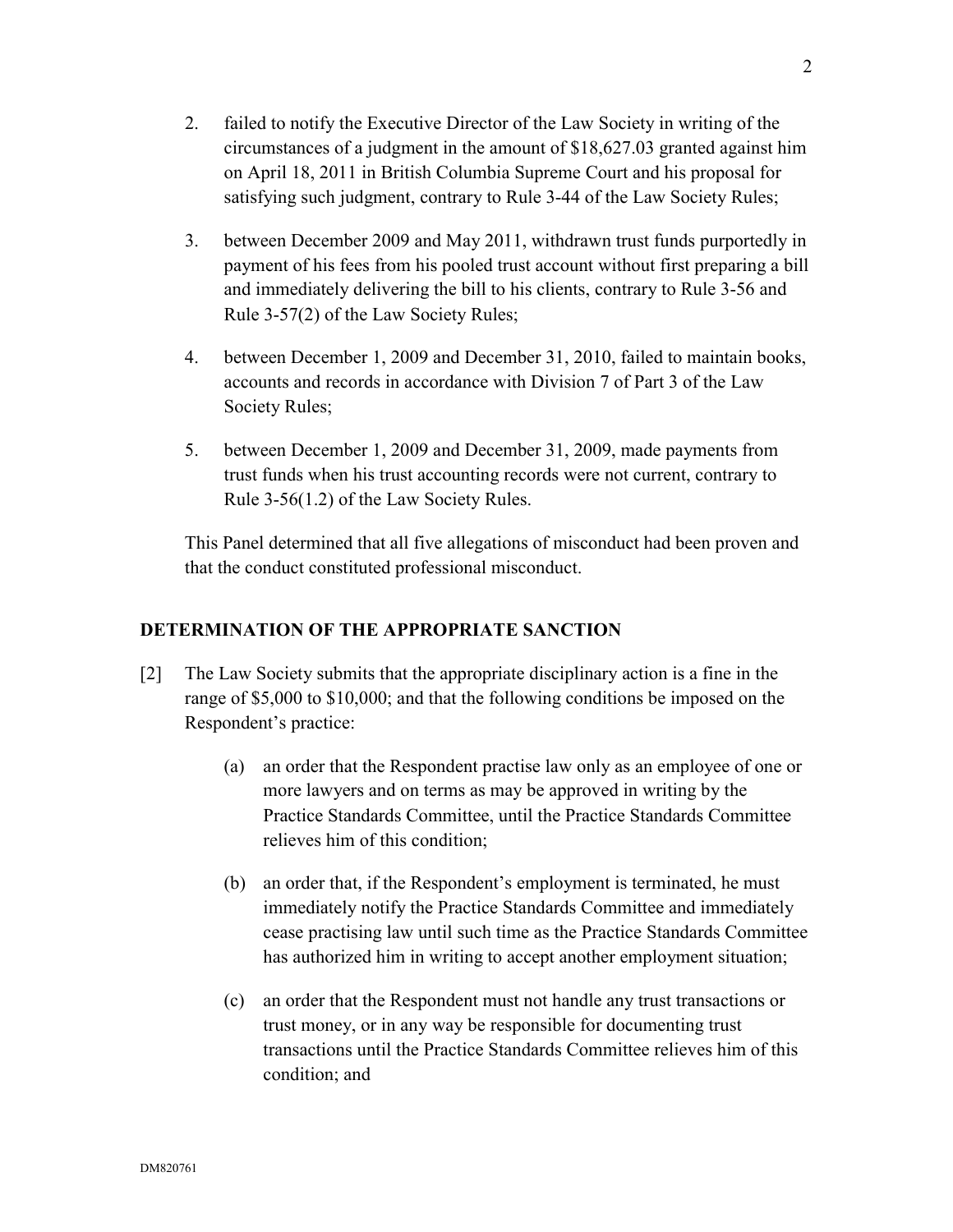- (d) an order that the Respondent must not be responsible for any bookkeeping or financial record keeping in connection with client files until the Practice Standards Committee relieves him of this condition.
- [3] The Law Society also seeks costs in the amount of \$29,736.53 in accordance with the tariff.
- [4] The Respondent submits that the proposed sanction is inappropriate, punitive, gratuitous and speculative. He states that costs should be significantly less and should not be looked at in isolation of the penalty.

## **PURPOSE OF DISCIPLINE**

[5] We accept that the primary purpose of disciplinary proceedings is set out in *Law Society of BC v. Hordal,* 2004 LSBC 36 and *Law Society of BC v. Hill* 2011 LSBC 16. The panel in *Hill* stated at paragraph 3:

> It is neither our function nor our purpose to punish anyone. The primary object of proceedings such as these is to discharge the Law Society's statutory obligation, set out in section 3 of the *Legal Profession Act*, to uphold and protect the public interest in the administration of justice. Our task is to decide upon a sanction or sanctions that, in our opinion, is best calculated to protect the public, maintain high professional standards and preserve public confidence in the legal profession.

- [6] This is reflected in MacKenzie, *Lawyers and Ethics: Professional Responsibility and Discipline*, Carswell, 1993 at page 26-1.
- [7] Clearly, the purpose of Law Society discipline proceedings are not to punish offenders and exact retribution, but rather to protect the public, maintain high professional standards, and preserve public confidence in the legal profession. We must keep that in mind when determining the appropriate sanction.

## **GENERAL PRINCIPLES OF APPROPRIATE DISCIPLINE**

[8] In *Law Society of BC v. Ogilvie*, [1999] LSBC 17, the panel set out some appropriate factors to consider in determining appropriate discipline. These factors were also considered by the panel in *Law Society of BC v. Lessing*, 2013 LSBC 29, who indicated that not all the factors set out in *Ogilvie* would be considered in all cases. However, the panel indicated that two factors will play an important role in almost every case – the protection of the public and the rehabilitation of the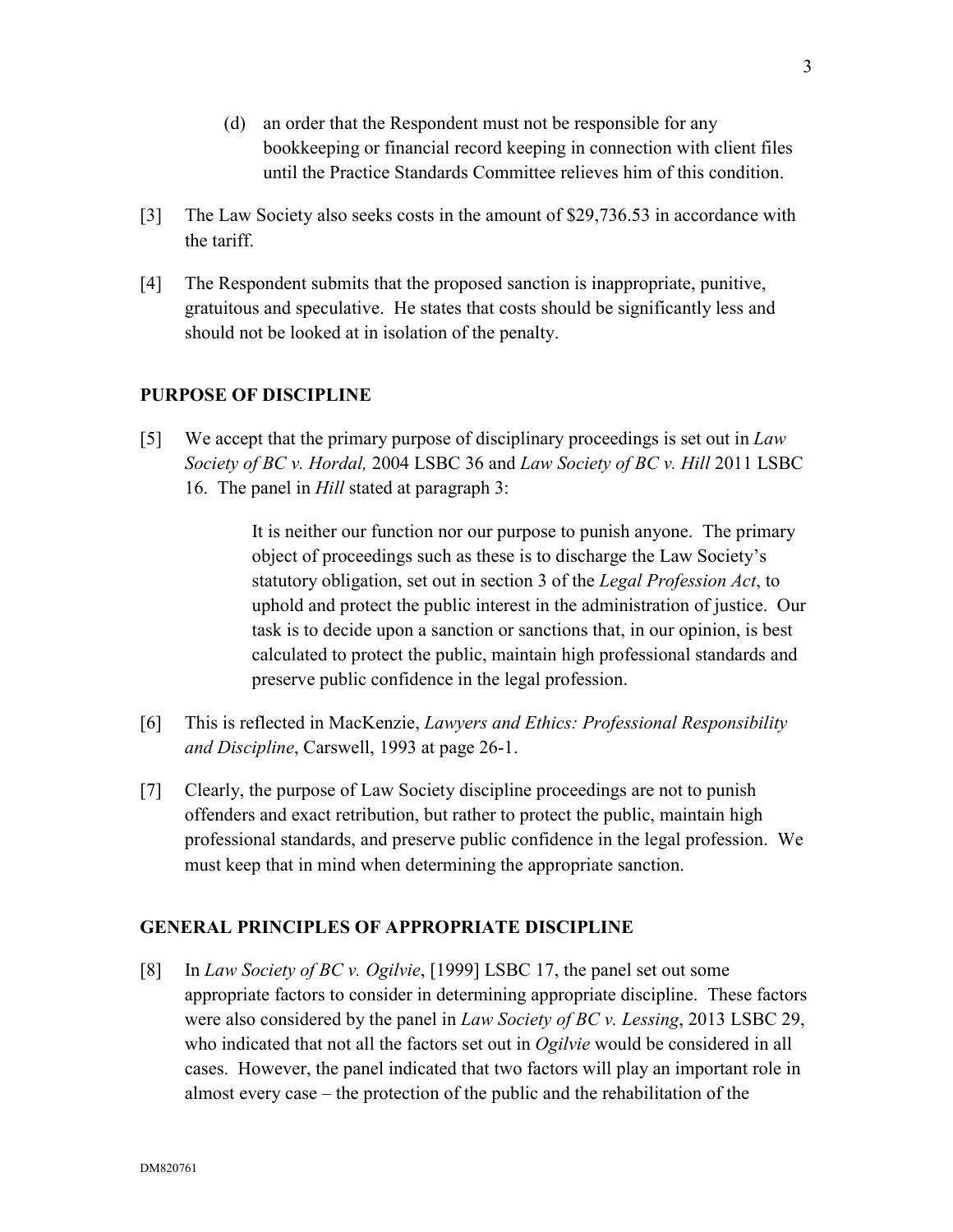respondent. As the panel stated in *Lessing*, when considering the two possibly competing factors:

> ... The first is the protection of the public, including public confidence in the disciplinary process and public confidence in the profession generally. The second factor is the rehabilitation of the member.

...

Undoubtedly, if there is a conflict between these two factors, then protection of the public will prevail. ...

[9] We will review the factors set out in *Ogilvie*:

#### **Nature and gravity of the conduct proven**

- [10] The conduct of the Respondent is a concern since it related to the failure to properly handle trust funds and the failure to maintain books, accounts and records appropriately.
- [11] There are numerous breaches relating to the handling of money in the Respondent's trust and general account. Generally, the breaches relate to the improper withdrawal of money from trust or failing to pay money into trust when services had been rendered to the client but no bill for services had been rendered. The Respondent failed to properly bill for the services that he rendered to clients prior to paying money out of his trust account or failed to deposit money into the trust account at all. There were no allegations that the Respondent received more money than he was entitled to or received any other benefit. The Respondent also failed to maintain appropriate accounting records.
- [12] The concern of the Panel is that the Respondent throughout the hearing did not appear to understand his obligations under Part 3, Division 7 of the Rules, and particularly, failed to understand that he could not take client funds without properly billing the client, notwithstanding the fact that he had completed all the work that represented the amount taken. He also did not appear to understand the difference between a retainer letter and a bill for services.
- [13] Compliance with trust accounting rules are key to the protection of the public. The public must be able to rely on a lawyer handling trust funds appropriately. Compliance with Part 3, Division 7 trust accounting rules is required to maintain the confidence of the public in the trustworthiness of the legal profession. Any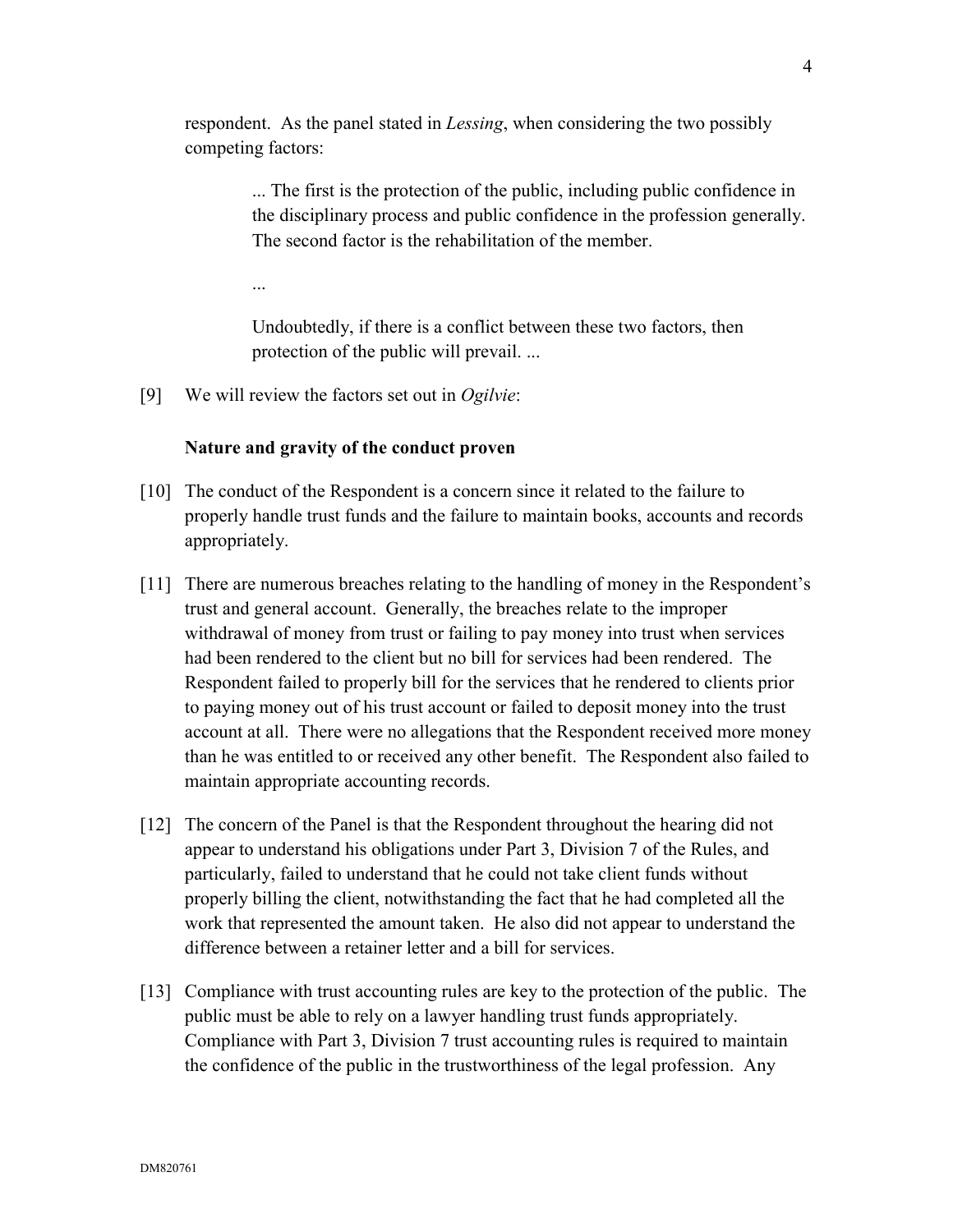failure, even failures relating to small amounts, undermines the integrity of the lawyer and the legal profession as a whole.

## **The age and experience of the respondent**

- [14] All of the misconduct relates to the Respondent's first year of practice as a sole practitioner running his own practice. The Respondent did not hire a bookkeeper, and his accountant used the Simply Accounting package, which is not specifically designed to deal with law practices.
- [15] There was no evidence before the Panel of misconduct after 2010. The Law Society has advised that it has a full audit of the Respondent's practice scheduled in August of 2015.

## **The previous character of the respondent, including details of prior discipline**

[16] The Respondent has one prior conduct review authorized on September 8, 2011. The Respondent was required to appear before a Conduct Review Subcommittee to discuss his conduct during a summary trial application in which he made submissions to the court that called into question the integrity of opposing counsel, suggesting that opposing counsel was misleading the court and may have been in contempt.

## **The impact upon the victim**

[17] In this case, one of the clients, RG, provided a letter describing the impact on her. In this letter RG focuses primarily on the alleged incompetence of the Respondent in handling her case. There is little related to billing and handling of trust funds, although RG does review the concern regarding the payment of the judgment relating to legal fees.

## **The advantage gained or to be gained by the respondent**

[18] The Law Society alleges that the Respondent was able to use the trust funds sooner than he would have otherwise if he had taken the time to prepare and deliver a bill. In our view, there was little to no advantage to the Respondent. The issue here was not attempting to gain access to the funds earlier than entitlement. The Respondent had completed the work. He failed to comply with the rules of accounting to properly access the monies.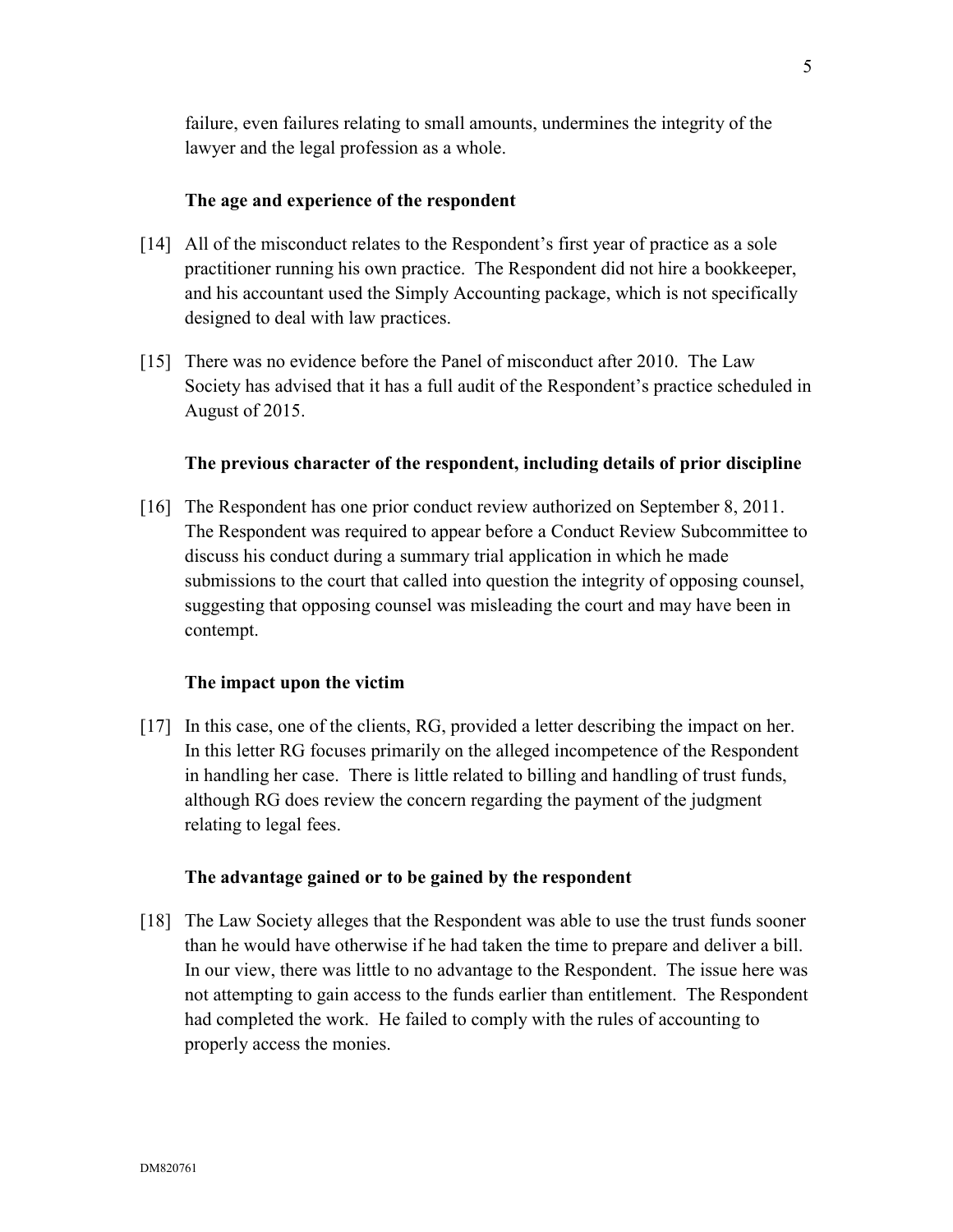#### **The number of times the offending conduct occurred**

[19] There are numerous instances in which the Respondent failed to bill his clients properly prior to removing money from his trust or general account. The Respondent failed to record trust and general transactions properly over the course of approximately one year. The accounting problems were discovered by the Law Society in an audit, and the Respondent took measures to change his accounting system.

# **Whether the respondent has acknowledged the misconduct and taken steps to redress the wrong and the presence or absence of other mitigating circumstances**

[20] The Respondent has not acknowledged the misconduct. The Respondent submitted to this Panel that he had a reasonable basis to hold the view that he had not breached the trust accounting rules. While that may be reasonable at the hearing on facts and determination, he continued to express those views at this phase of the hearing, determining disciplinary action. He did indicate he would change his billing practices, in order to "play safe." He still did not understand or acknowledge the concern of the Panel or understand that his actions were contrary to the rules.

#### **The possibility of remediation or rehabilitation of the respondent**

- [21] The Panel is concerned that the Respondent does not appear to comprehend that he must send a bill to his client before he is entitled to the retainer funds, regardless of whether he has already rendered services to his client. He does not appear to understand the difference between a bill and a retainer agreement.
- [22] However, we are advised by the Law Society that, since this matter arose, the Respondent hired a bookkeeper and an accountant who used an accounting program designed for law firms and was required to provide an accountant's report on his trust account. The Respondent is not required to file an accountant's report for his trust account in 2015 because the Law Society will conduct a full audit in August 2015. During the hearing the Respondent acknowledged that he no longer had a bookkeeper working for him and that he had changed accountants. He indicated that he had reverted to the Simply Accounting program, rather than one designed for law firms.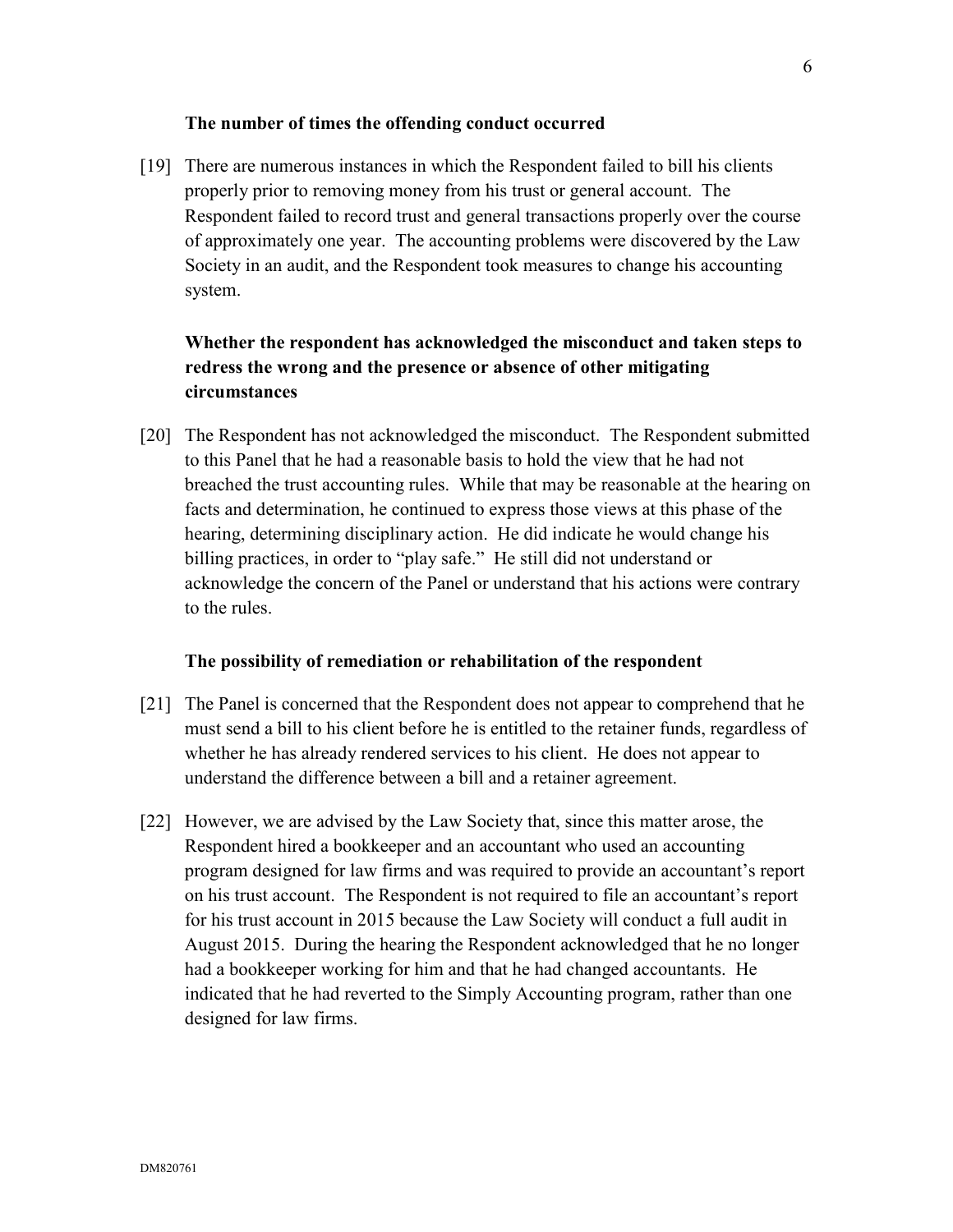### **The impact of the proposed sanction on the respondent**

- [23] The Respondent states that the impact of the proposed penalty would be to limit his practice so severely as to be tantamount to being unable to practise.
- [24] The Panel believes that the proposed penalty is very restrictive and would severely limit the Respondent's ability to practise.

### **Need for specific or general deterrence**

- [25] There is a need for specific deterrence in order for the Panel and the public to be assured that this will not happen again. As indicated above, ensuring compliance with the Law Society's accounting rules is very important in order that the public may have confidence in how a lawyer handles a client's money. This Panel must consider the need to ensure the public's confidence in the integrity of the profession and give it paramountcy over the rehabilitation of the Respondent.
- [26] In this case the need for specific deterrence outweighs the rehabilitation of the Respondent.
- [27] The Panel is most concerned about:
	- (a) the nature and gravity of the conduct;
	- (b) the number of times the conduct occurred; and
	- (c) the fact that the Respondent has not acknowledged his misconduct, but would change his billing practice to "play safe."
- [28] However, this Panel also considers that the disciplinary action ought not to be so restrictive or so severe as to essentially limit the Respondent's ability to practise at all.

## **RANGE OF PENALTIES IMPOSED IN SIMILAR CASES**

[29] There are no decisions in which the facts exactly mirror the facts in this proceeding. The decisions on disciplinary action related to multiple breaches of accounting rules have resulted in sanctions that range from a reprimand (with conditions) to a fine of \$10,000. The Law Society cited a number of cases related to the inappropriate withdrawal of money from trust, but none were entirely reflective of the facts in this case.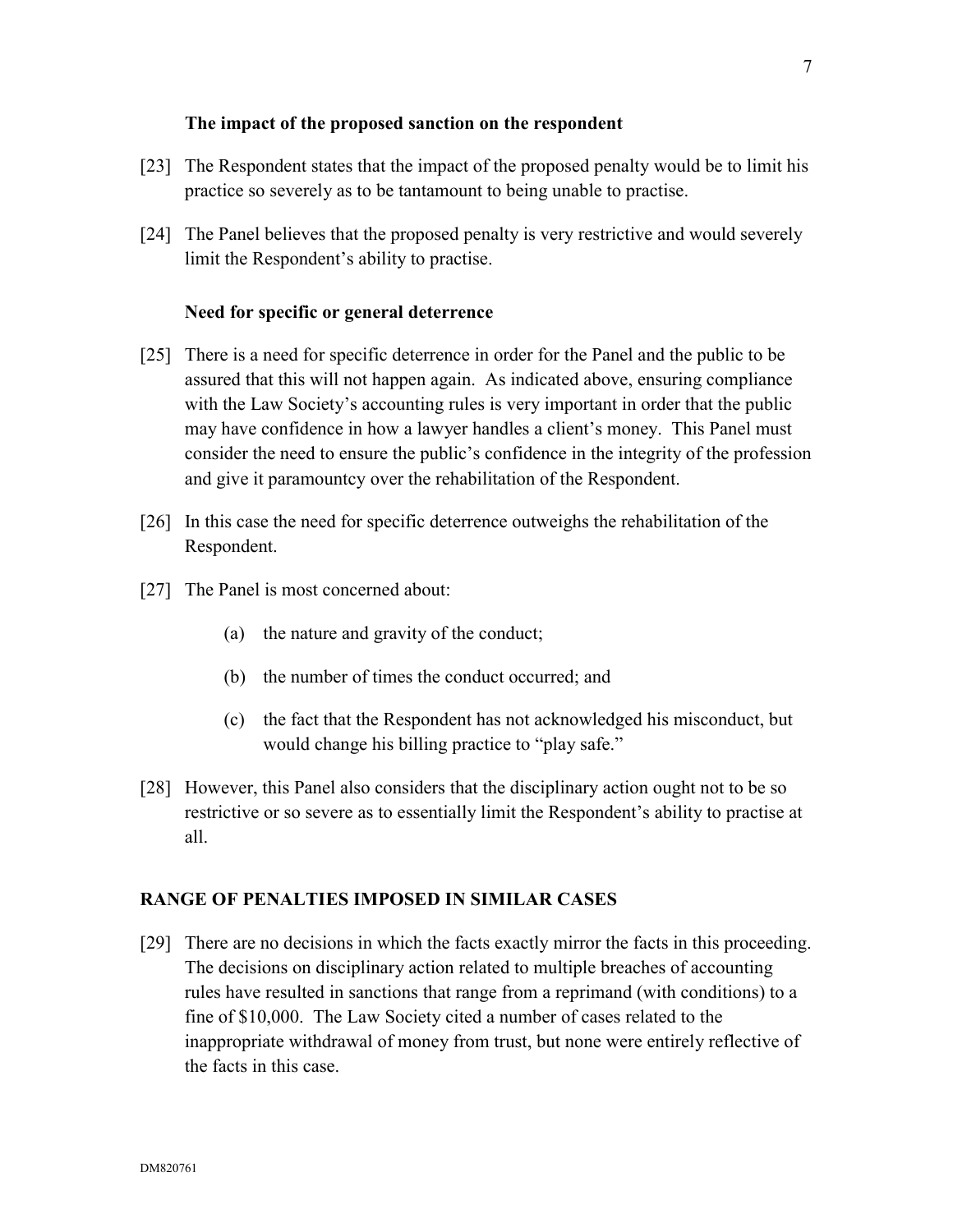- [30] The Law Society cited the case of *Law Society of BC v. Ashton*, [1991] LSDD No. 7, but that case involved the withdrawal of more money from trust than was held to the credit of a client and the lawyer's failure to make good the trust accounting shortages promptly. He was fined \$1,000 and restrictions were placed on his practice.
- [31] In *Law Society of BC v. Greig*, 2005 LSBC 20, the respondent failed to maintain receipt books and payment ledgers for ten years and failed to report the miscellaneous income received to Revenue Canada (now CRA) for a period of five years. The panel determined that a fine of \$7,500 was appropriate. However, the Panel notes that the concerns raised in *Greig* were more serious and went on for a longer period of time than in the current case.
- [32] In *Law Society of BC v. Lail*, 2012 LSBC 32, the respondent failed to deliver bills to clients prior to removal of funds from trust in 24 instances. The panel accepted the respondent's Rule 4-22 admission of professional misconduct and fined him \$3,500. The panel also ordered that he not operate or act as a signatory to a trust account.
- [33] In *Law Society of BC v. Liggett*, 2009 LSBC 36, the respondent failed to maintain books, accounts and records in compliance with Part 3, Division 7 of the Law Society Rules for a period of four years. His failure was systemic, and he failed to meet two "action plans" that he proposed to the Law Society to achieve compliance. The panel imposed a fine of \$3,000 and a condition that required the respondent to obtain an accountant's report every six months for three years regarding his compliance with the accounting rules. The panel referred to *Law Society of BC v. Geller*, 2004 LSBC 24, and noted that "a degree of oversight for a reasonable period of time will ensure that a 'relapse does not occur' and that, if it does, it will minimize the magnitude of any failure."

#### **DISCIPLINARY ACTION**

- [34] This Panel has concluded that the appropriate disciplinary action, bearing in mind all the factors listed above and a review of the previous decisions is as follows:
	- (a) The Respondent must pay a fine in the amount of \$3,000 on or before August 31, 2015; and
	- (b) The Respondent is required to produce to the Law Society a report from an accountant (approved by the Law Society Compliance Audit Department) on a quarterly basis. That is to say, commencing on the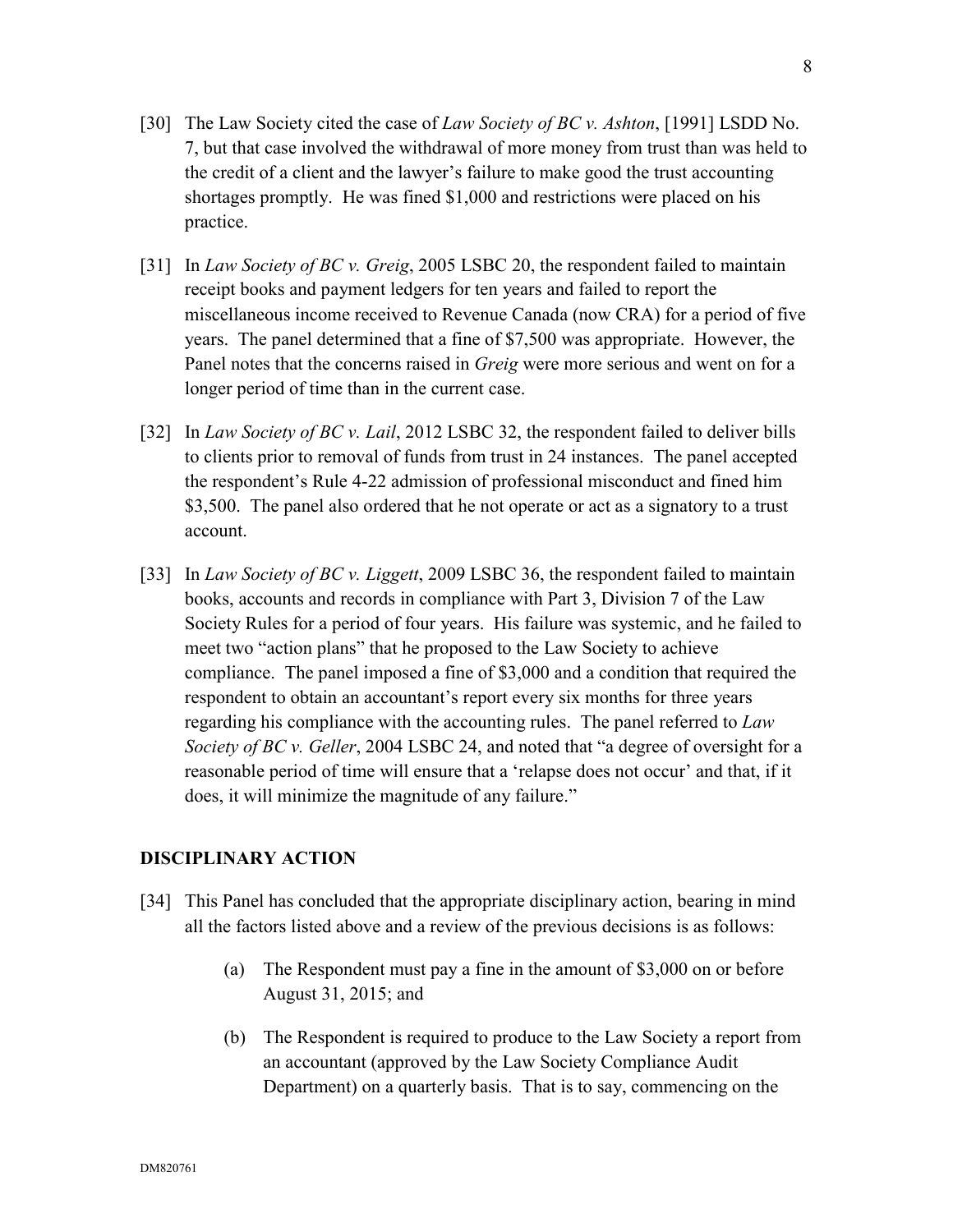date of this decision on disciplinary action, and every three month period thereafter, the Respondent must provide the Law Society within 30 days a report that states that the Respondent's general account and trust account are in compliance with the Law Society accounting rules. This condition will remain in place until the Practice Standards Committee determines it is no longer necessary.

## **COSTS**

- [35] The Law Society has provided a bill of costs in accordance with the tariff in the amount of \$29,736.53. The Respondent received the bill of costs the day before the hearing.
- [36] The Respondent requested an adjournment in order that he might further review and address the issues of costs. The Respondent did indicate he had reviewed case material regarding costs a month in advance of the hearing. The Respondent agreed that he was aware of the tariff and could provide no indication as to why he would have been surprised by the bill of costs presented by the Law Society. The Panel did not agree to adjourn the hearing generally.
- [37] The Law Society has advised that the majority of the items in the bill (totalling \$19,500) are simply set out in the tariff. Approximately \$4,500 represents court reporter fees. Thus, approximately \$24,000 is non-discretionary. For the majority of the remainder of the items, the Law Society has suggested the lower end of the range.
- [38] The Respondent took no issue with the individual items of the bill of costs. However, he submitted that costs must be reasonable and cited a number of cases in which costs were considerably lower than \$29,000. However, all the cases cited were prior to 2012, the year in which the tariff was adopted.
- [39] The Respondent raised the issue that costs should not provide a full indemnity to a party since the tariff is not designed to provide full indemnity, merely reasonable recovery of costs.
- [40] However, there is no indication that the proposed costs provide the Law Society with full indemnity.
- [41] The Respondent stated that the costs were a major financial burden and a financial problem for him. However, he failed to provide the Panel with any information on the finances of his firm or his personal finances. The Panel is unable to judge the impact of the costs without that information.